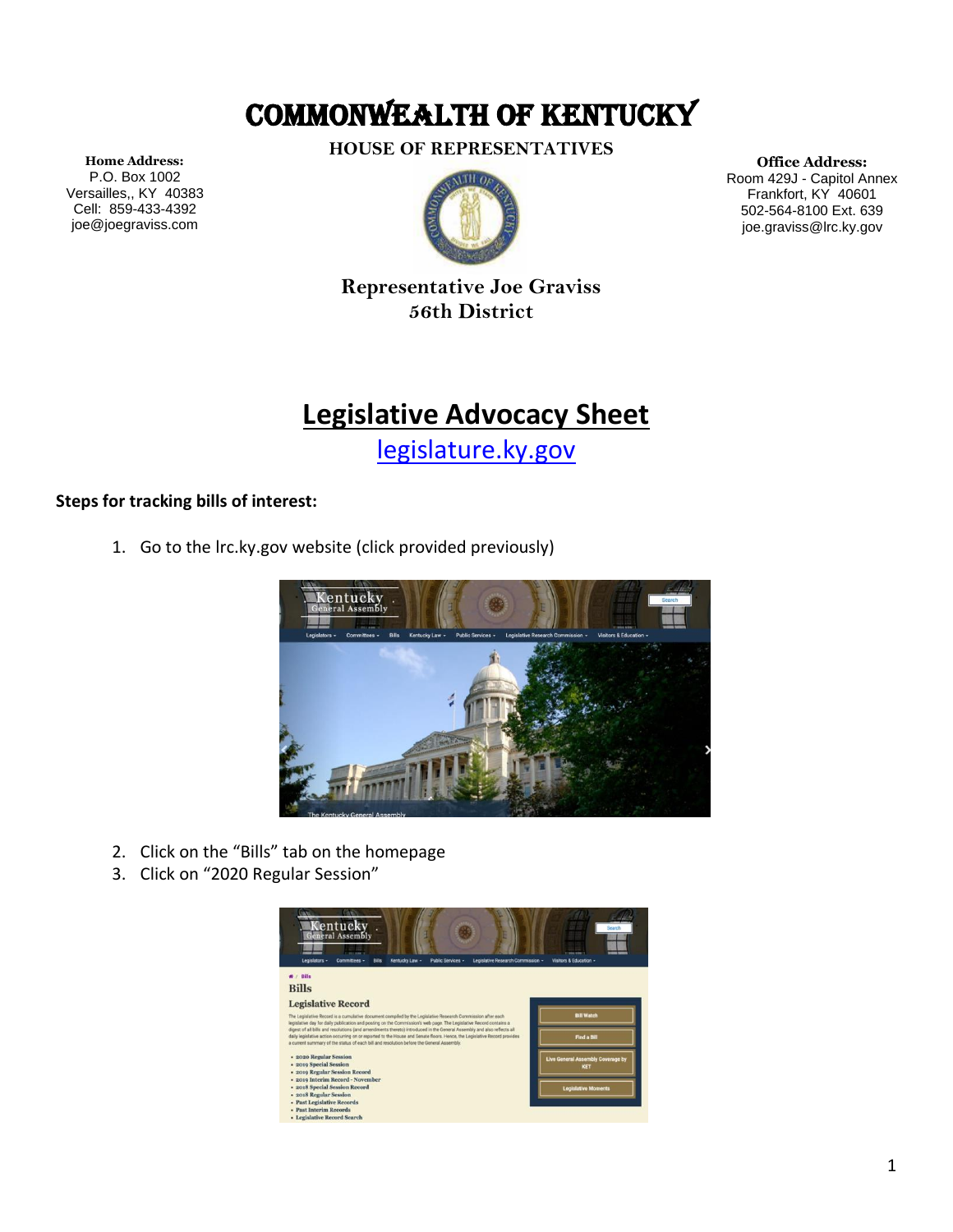- 4. Choose the chamber:
	- HB for House Bills
	- SB for Senate Bills

| 2020 Regular Session Record<br>This information is updated as needed for the session.<br>To receive notice when the record is updated follow @LRCTweetBot. V Feter ENGINEERS        |                                                                                                                                                                                       |                                                                                                          | lentucky<br>Search<br><b>General Assembly</b><br><b>COMME ARMIE</b><br><b>CONTRACTOR</b><br><b>TOTAL VIEW</b>                                                                                                                                                                                                                                                                                                                                                                                                                                                                                                                                                                                                                                                                                                                                        |
|-------------------------------------------------------------------------------------------------------------------------------------------------------------------------------------|---------------------------------------------------------------------------------------------------------------------------------------------------------------------------------------|----------------------------------------------------------------------------------------------------------|------------------------------------------------------------------------------------------------------------------------------------------------------------------------------------------------------------------------------------------------------------------------------------------------------------------------------------------------------------------------------------------------------------------------------------------------------------------------------------------------------------------------------------------------------------------------------------------------------------------------------------------------------------------------------------------------------------------------------------------------------------------------------------------------------------------------------------------------------|
| Senate                                                                                                                                                                              | House                                                                                                                                                                                 | <b>Passed Process</b>                                                                                    | Legislative Research Commission -<br>Public Services v<br>Visitors & Education -<br><b>Bills</b><br>Legislators $\star$<br>Kentucky Law -<br>Committees v                                                                                                                                                                                                                                                                                                                                                                                                                                                                                                                                                                                                                                                                                            |
| Adjourned Friday, February 14, 2020, until 4:00 PM,<br>Tuesday, February 18, 2020                                                                                                   | Adjourned Friday, February 14, 2020, until 4:00 PM,<br>Tuesday, February 18, 2020                                                                                                     | Passed One House (with Title)<br>Enrolled (with Title)                                                   | 2020 Regular Session House Bills<br><b>#</b> Legislation                                                                                                                                                                                                                                                                                                                                                                                                                                                                                                                                                                                                                                                                                                                                                                                             |
| <b>Bills With Two Readings</b><br>Orders Of The Day Posted<br>Proceedings                                                                                                           | <b>Bills With Two Readings</b><br>Orders Of The Day Posted<br>Proceedings                                                                                                             | Law (with Title)<br>Enrollment/Executive Actions by Date<br>Miscellaneous                                | <b>House Bills</b>                                                                                                                                                                                                                                                                                                                                                                                                                                                                                                                                                                                                                                                                                                                                                                                                                                   |
| Convening/Quorum and Other Roll Call Votes<br>Vote Modifications<br><b>Committee Votes</b>                                                                                          | Convening/Quorum and Other Roll Call Votes<br>Vote Modifications<br>Committee Votes                                                                                                   | Glossary<br>Bills and Amendments by Date<br><b>Bill and Amendment Index Headings</b>                     | House Bill 1, 5, 6, 7, 8, 9, 10, 11, 12, 13, 14, 15, 16, 17, 18, 19, 20, 21, 22, 23, 24, 25, 26, 27, 28, 29, 30, 31, 32, 33, 34, 35, 36, 37, 38, 39, 40, 41, 42, 43, 44,<br>45, 46, 47, 48, 49, 50, 51, 52, 53, 54, 55, 56, 57, 58, 59, 60, 61, 62, 63, 64, 65, 66, 67, 68, 69, 70, 71, 72, 73, 74, 75, 76, 77, 78, 79, 80, 81, 82, 83, 84, 85, 86,<br>87, 88, 89, 90, 91, 92, 93, 94, 95, 96, 97, 98, 99, 100, 101, 102, 103, 104, 105, 106, 107, 108, 109, 110, 111, 112, 113, 114, 115, 116, 117, 118, 119, 120, 121,                                                                                                                                                                                                                                                                                                                             |
| <b>Bills and Amendments</b>                                                                                                                                                         | <b>Bills and Amendments</b>                                                                                                                                                           | <b>Bill Request to Bill Conversion List</b>                                                              | 122, 123, 124, 125, 126, 127, 128, 129, 130, 131, 132, 133, 134, 135, 136, 137, 138, 139, 140, 141, 142, 143, 144, 145, 146, 147, 148, 149, 150, 151, 152, 153,<br>154, 155, 156, 157, 158, 159, 160, 161, 162, 163, 164, 165, 166, 167, 168, 169, 170, 171, 172, 173, 174, 175, 176, 177, 178, 179, 180, 181, 182, 183, 184, 185,                                                                                                                                                                                                                                                                                                                                                                                                                                                                                                                   |
| Senate Bills<br><b>Senate Resolutions</b><br>Senate Bills with Title and Prime Sponsor<br>Senate Resolutions with Title and Prime Sponsor<br>Bills and Amendments by Senate Sponsor | <b>House Rills</b><br><b>House Resolutions</b><br>House Bills with Title and Prime Sponsor<br>House Resolutions with Title and Prime Sponsor<br>Bills and Amendments by House Sponsor | All Bills and Resolutions with Title<br>Committee Calendar<br><b>Record Documents</b><br>Front Page .pdf | 186, 187, 188, 189, 190, 191, 192, 193, 194, 195, 196, 197, 198, 199, 200, 201, 202, 203, 204, 205, 206, 207, 208, 209, 210, 211, 212, 213, 214, 215, 216, 217,<br>218, 219, 220, 221, 222, 223, 224, 225, 226, 227, 228, 229, 230, 231, 232, 233, 234, 235, 236, 237, 238, 239, 240, 241, 242, 243, 244, 245, 246, 247, 248, 249, 249,<br>250, 251, 252, 253, 254, 255, 256, 257, 258, 259, 260, 261, 262, 263, 264, 265, 266, 267, 268, 269, 270, 271, 272, 273, 274, 275, 276, 277, 278, 279, 280, 281,<br>282, 283, 284, 285, 286, 287, 288, 289, 290, 291, 292, 293, 294, 295, 296, 297, 298, 299, 301, 302, 303, 304, 305, 306, 307, 308, 309, 310, 311, 312, 313, 314,<br>315, 316, 317, 318, 319, 320, 321, 322, 323, 324, 325, 326, 327, 328, 329, 330, 331, 332, 333, 334, 335, 336, 337, 338, 339, 340, 341, 342, 343, 344, 345, 346, 346 |
| Senate Committees                                                                                                                                                                   | House Committees                                                                                                                                                                      | Front Page .docx<br>Record Body .pdf                                                                     | 347, 348, 349, 350, 351, 352, 353, 354, 355, 356, 357, 358, 359, 360, 361, 362, 363, 364, 365, 366, 367, 368, 369, 370, 371, 372, 373, 374, 375, 376, 377, 378,<br>379, 380, 381, 382, 383, 384, 385, 386, 387, 388, 389, 390, 391, 392, 393, 394, 395, 396, 397, 398, 399, 400, 401, 402, 403, 404, 405, 406, 407, 408, 409, 410,                                                                                                                                                                                                                                                                                                                                                                                                                                                                                                                   |
| Agriculture<br>Appropriations & Revenue<br>Banking & Insurance<br>Economic Development, Tourism, and Labor                                                                          | Agriculture<br>Appropriations & Revenue<br>Banking & Insurance<br>Economic Development & Workforce Investment                                                                         | Record Body .docx                                                                                        | 411, 412, 413, 414, 415, 416, 417, 418, 419, 420, 421, 422, 423, 424, 425, 426, 427, 428, 429, 430, 431, 432, 433, 434, 435, 436, 437, 438, 439, 440, 441, 442,<br>443, 444, 445, 446, 447, 448, 449, 450, 451, 452, 453, 454, 455, 456, 457, 458, 459                                                                                                                                                                                                                                                                                                                                                                                                                                                                                                                                                                                               |
| Education                                                                                                                                                                           | Education                                                                                                                                                                             |                                                                                                          | Last updated: 2/19/2020 6:14 PM (EST)                                                                                                                                                                                                                                                                                                                                                                                                                                                                                                                                                                                                                                                                                                                                                                                                                |
| <b>Health &amp; Welfare</b>                                                                                                                                                         | Elections, Const. Amendments &                                                                                                                                                        |                                                                                                          | <b>V Follow OLFICTWeetBot</b><br>To receive notice when the record is updated follow @LRCTweetBot.                                                                                                                                                                                                                                                                                                                                                                                                                                                                                                                                                                                                                                                                                                                                                   |

- 5. Once you have located the bill of interest:
	- Look in the "Last Action" section to see the latest events related to the bill



• If the bill is in a committee, use the "Committees" tab at the top of the page to find the specific committee. The bill above is in the Senate State and Local Government Committee so locate this committee in the "Senate Standing Committees" page.

| <b>Senate Standing Committees</b>                                                                                                                                                                                                                                                                                                                                                                                                                                                                                                                                                                                               |
|---------------------------------------------------------------------------------------------------------------------------------------------------------------------------------------------------------------------------------------------------------------------------------------------------------------------------------------------------------------------------------------------------------------------------------------------------------------------------------------------------------------------------------------------------------------------------------------------------------------------------------|
| The General Assembly meets in regular session 60 days in even-numbered years, and 30 days in odd-numbered years. To provide an efficient way of deliberating the many issues<br>under consideration, each chamber is organized into standing committees which concentrate on specific topics, such as Education or Transportation. The jurisdiction of each<br>committee is detailed in the Senate Rules, which are adopted at the beginning of each session. Standing committees, which usually number between 12 and 15 for each chamber,<br>meet only during a session, and all proposed legislation must move through them. |
| Agriculture (S)                                                                                                                                                                                                                                                                                                                                                                                                                                                                                                                                                                                                                 |
| Appropriations & Revenue (S)                                                                                                                                                                                                                                                                                                                                                                                                                                                                                                                                                                                                    |
| > BR Sub, on Econ Dev. & Tourism, Nat. Res. & Envir. Prot. (S)                                                                                                                                                                                                                                                                                                                                                                                                                                                                                                                                                                  |
| BR Sub. on Education (S)                                                                                                                                                                                                                                                                                                                                                                                                                                                                                                                                                                                                        |
| > BR Sub, on Gen. Govt., Finance & Public Protection (S).                                                                                                                                                                                                                                                                                                                                                                                                                                                                                                                                                                       |
| > BR Sub. on Human Resources (S)                                                                                                                                                                                                                                                                                                                                                                                                                                                                                                                                                                                                |
| BR Sub. on Justice & Judiciary (S)                                                                                                                                                                                                                                                                                                                                                                                                                                                                                                                                                                                              |
| <b>BR</b> Sub, on Transportation (S)                                                                                                                                                                                                                                                                                                                                                                                                                                                                                                                                                                                            |
| <b>Eanking &amp; Insurance (S)</b>                                                                                                                                                                                                                                                                                                                                                                                                                                                                                                                                                                                              |
| Committee on Committees (S)                                                                                                                                                                                                                                                                                                                                                                                                                                                                                                                                                                                                     |
| Economic Development, Tourism, and Labor (S)                                                                                                                                                                                                                                                                                                                                                                                                                                                                                                                                                                                    |
|                                                                                                                                                                                                                                                                                                                                                                                                                                                                                                                                                                                                                                 |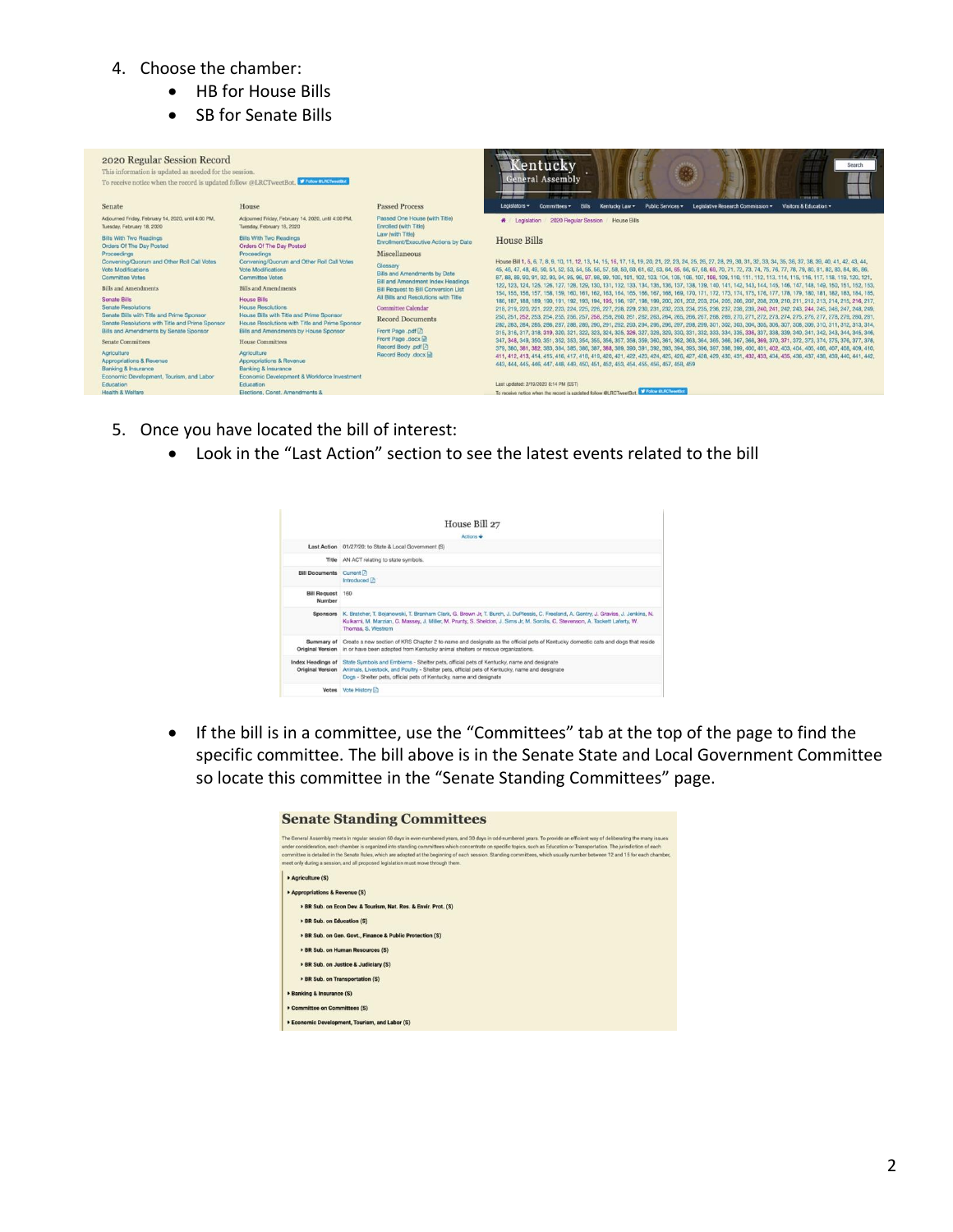• Click on the committee to view its members.



- From here, click on individual legislators to see their party affiliation and sponsored bills. This is how you can decide which legislators to ask to support your bill. For example, for this bill it would be important to ask Senator Nemes, Humphries, McDaniel, Alvarado and Thayer to **"please hear HB27 and have it favorably reported out of committee"** because they are Republican members of this committee.
- Call the LRC Message Line at 1-800-372-7181 to leave a message in support or opposition to a bill.

## **Tips for Effective Advocacy:**

- 1. When speaking with legislators, keep these tips in mind:
	- $\circ$  Allow extra time to get through the security line, to not put legislators behind.
	- o Know your bill number! [\(https://legislature.ky.gov/Legislation/Pages/default.aspx\)](https://legislature.ky.gov/Legislation/Pages/default.aspx)
	- o Use the LRC website to find the committee in which your bills reside [\(https://legislature.ky.gov/Committees/Pages/default.aspx\)](https://legislature.ky.gov/Committees/Pages/default.aspx) by following the steps above.
	- $\circ$  Locate committee chairs by clicking on the relevant committee on the "Committees" page. Committee chairs are listed first, these are the key gatekeepers of your bill. Your "ask" of committee chairs is to **"please hear HB\_\_ and have it favorably reported out of committee"**.
		- Find members who are not co-sponsoring your bill to speak with. Set up meetings with these legislators and ask them to **"please hear HB\_\_ and have it favorably reported out of committee"**.

| * / Committees / Committee<br><b>House Standing Committees</b><br>The General Assembly meets in regular session 60 days in even-numbered years, and 30 days in odd-numbered years. To provide an efficient way of deliberating the many issues<br>under consideration, each chamber is organized into standing committees which concentrate on specific topics, such as Education or Transportation. The jurisdiction of each<br>committee is detailed in the House Rules, which are adopted at the beginning of each session. Standing committees, which usually number between 12 and 15 for each chamber,<br>meet only during a session, and all proposed legislation must move through them.<br>Agriculture (H) | <b>House Standing Committee</b><br><b>Elections, Const. Amendments &amp;</b><br><b>Legislative Calendar</b><br><b>Intergovernmental Affairs (H)</b><br><b>Staff</b><br><b>Jurisdiction</b><br>· Alisha Miller - Committee Staff<br>Matters pertaining to the proposing of constitutional amendments and the calling of a constitutional<br><b>Administrator</b><br>convention; ratification of amendments to the United States Constitution; the election of officers to state, local<br>• Michael Callan<br>and school board positions; election commissioners, officers and precincts; qualifications, registration and<br>· Roberta Kiser<br>purging of voters; regular elections; primary elections; presidential and congressional elections; special<br>- Karen Powell<br>elections to fill vacancies; contest of elections; corrupt practices and election financing; election offenses and<br>· Angela Rhodes - Committee Assistant<br>prosecutions; voting machines; absentee ballots; intergovernmental cooperation; state-federal relations;<br>· Peggy Sciantarelli - Committee Assistant<br>interstate compacts.<br><b>Legislative Members</b><br>Kevin D. Bratcher - (H) - Chair<br>Scott Lewis - (H) - Vice Chair<br>John Blanton - (H)<br><b>McKenzie Cantrell - (H)</b><br>Jeffery Donohue - (H)<br>Joseph M. Fischer - (H)<br>Samara Heavrin - (H)<br>Jeff Hoover - (H)<br>Joni L. Jenkins - (H)<br>Matthew Koch - (H) |
|---------------------------------------------------------------------------------------------------------------------------------------------------------------------------------------------------------------------------------------------------------------------------------------------------------------------------------------------------------------------------------------------------------------------------------------------------------------------------------------------------------------------------------------------------------------------------------------------------------------------------------------------------------------------------------------------------------------------|------------------------------------------------------------------------------------------------------------------------------------------------------------------------------------------------------------------------------------------------------------------------------------------------------------------------------------------------------------------------------------------------------------------------------------------------------------------------------------------------------------------------------------------------------------------------------------------------------------------------------------------------------------------------------------------------------------------------------------------------------------------------------------------------------------------------------------------------------------------------------------------------------------------------------------------------------------------------------------------------------------------------------------------------------------------------------------------------------------------------------------------------------------------------------------------------------------------------------------------------------------------------------------------------------------------------------------------------------------------------------------------------------------------------------------------|
| Appropriations & Revenue (H)<br>> BR Sub. on Econ. Dev., Public Pro., Tour., and Energy (H)<br>BR Sub. on General Government (H)<br>> BR Sub. on Health & Family Services (H)<br>BR Sub. on Justice, Public Safety, & Judiciary (H)<br>BR Sub. on Personnel, Public Retirement, & Finance (H)<br>BR Sub. on Postsecondary Education (H)<br>> BR Sub, on Primary & Secondary Ed & Workforce Dev (H)<br><b>BR</b> Sub. on Transportation (H)<br>> Banking & Insurance (H)                                                                                                                                                                                                                                             |                                                                                                                                                                                                                                                                                                                                                                                                                                                                                                                                                                                                                                                                                                                                                                                                                                                                                                                                                                                                                                                                                                                                                                                                                                                                                                                                                                                                                                          |
| Committee on Committees (H)                                                                                                                                                                                                                                                                                                                                                                                                                                                                                                                                                                                                                                                                                         | Derek Lewis - (H)<br>Mary Lou Marzian - (H)<br><b>Reginald Meeks - (H)</b>                                                                                                                                                                                                                                                                                                                                                                                                                                                                                                                                                                                                                                                                                                                                                                                                                                                                                                                                                                                                                                                                                                                                                                                                                                                                                                                                                               |